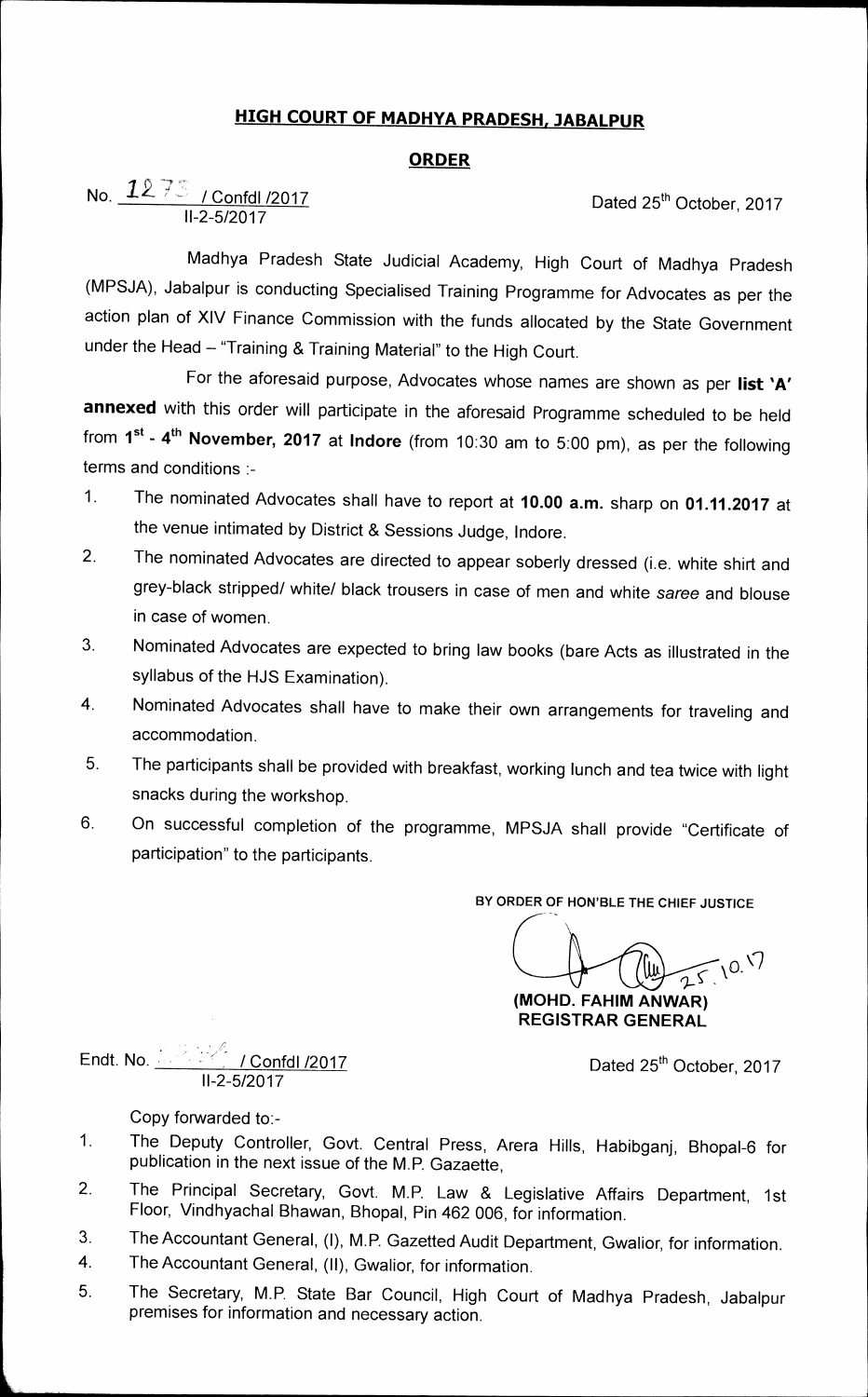- **6. The District & Sessions Judge, Jhabua/ Neemuch/ Indore/ Khandwa/ Barwani/ Burhanpur/ Dewas/ Dhar/ Mandleshwar/ Khargone/ Ujjain for intimating the Advocates whose lists were sent by these concerned District Judges and to ensure participation of the Advocates in the Workshop.**
- 7. Registrar (I.T.), High Court of Madhya Pradesh, Jabalpur, for sending copy of order by **e-mail to following Judicial Officers:-** 
	- **1. District Judge (Inspection), High Court Premises, Jabalpur/ District Judge (Inspection), J.E.-1, Judges Enclave, Residency Area, Indore-452001./ District Judge (Inspection), 28/B, Race-course Road, Opposite Maila Ground, Gwalior (M.P.), for information.**
	- **2. Principal Registrar, High Court of M.P., Bench Indore, for information**
	- **3. Principal Registrar, High Court of M.P., Bench at Gwalior, New High Court Building, City Centre, Gwalior, for information.**
	- **4. Member Secretary, M.P. State Legal Services Authority, 574, South Civil Lines, Jabalpur, for information.**
	- **5. Principal Registrar (Judicial)/ (Vigilance)/ (I.L.R. & Examination), High Court of M.P., Jabalpur, for information.**
	- **6. Member Secretary, State Court Management System Committee, High Court of M.P., Jabalpur, for information.**
	- **7. Registrar (181)/ (District Establishment)/ (Judicial-I)/ (Judicial-11)! (Administration)/ (Exam & Labour Judiciary)/ District Judge (Inspection)/ Officer on Special Duty/ Registrar/Secretary, High Court Legal Service Committee, High Court of Madhya Pradesh, Jabalpur, for information.**
- **8. Director In-charge/Additional Director/Deputy Director/Assistant Director/OSD, Madhya Pradesh State Judicial Academy, First Floor, MPSJA Building, Jabalpur for information.**
- **9. Registrar (E)/ Account Officer/ Budget Officer/ Joint Registrar (Protocol)/ Deputy Registrar (Judicial), High Court of Madhya Pradesh, Jabalpur, for information.**
- **10. Registrar-cum-P.P.S. to Hon'ble the Chief Justice, High Court of Madhya Pradesh, Jabalpur, for placing the same before Hon'ble the Chief Justice for kind information.**
- 11. P.S. to Hon'ble Shri Justice **Communist Court of M.P.**, High Court of M.P., **Jabalpur/Bench lndore/Bench Gwalior for placing the same before His Lordship for kind information.**
- **12. Section Officer, Pension/ Budget/ Assistant (Work)/ Complaint/ Pay Fixation (Gazetted)/ Advance/ Leave (Gazetted)/ Civil Checker/ Criminal Checker, High Court of M.P., Jabalpur for information.**
- **13. Deputy Registrar-cum-PS to Registrar General, High Court of Madhya Pradesh, Jabalpur, for information.**

**(MOHO. FAHIM AN WAR) REGISTRAR GENERAL**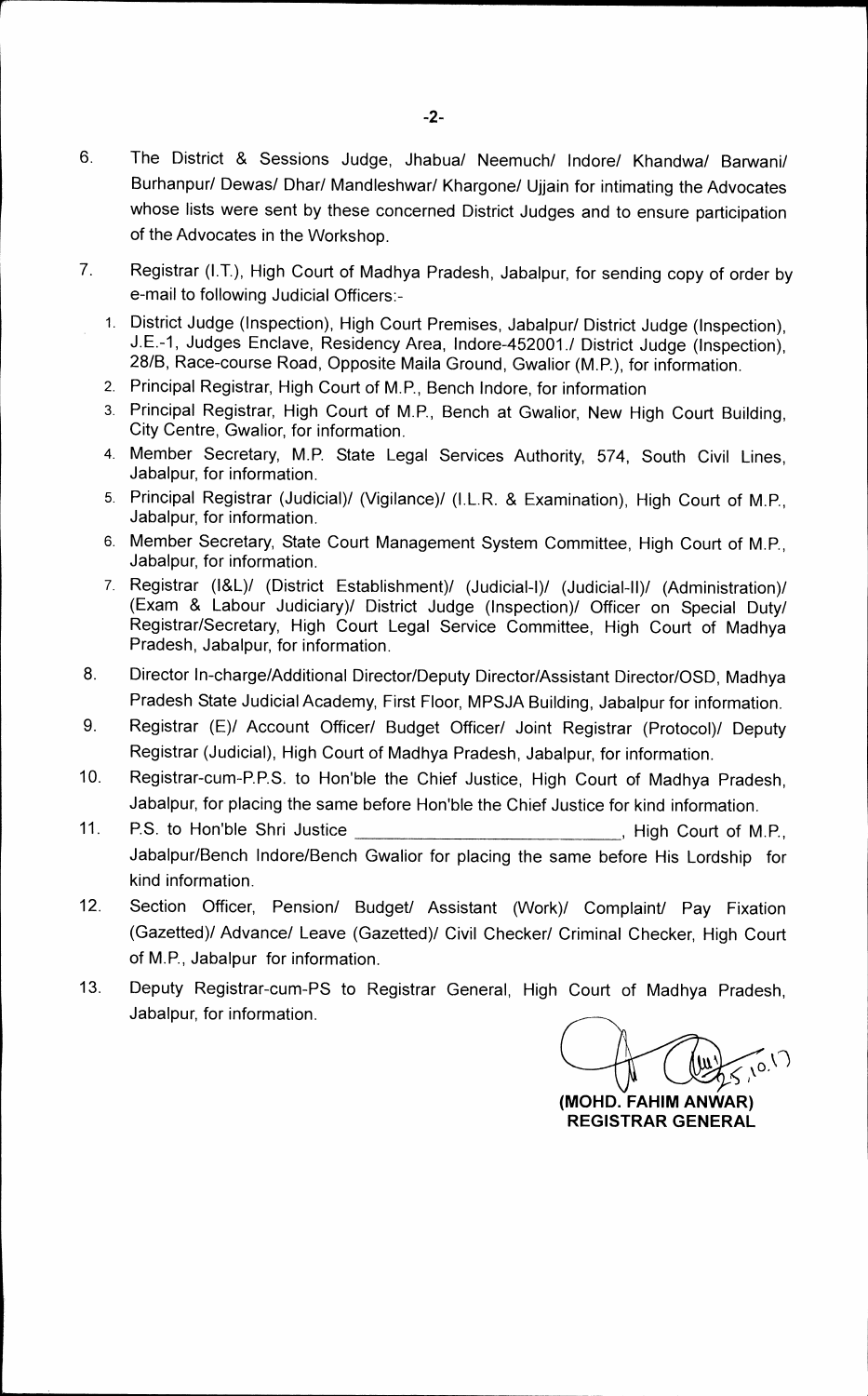## **MADHYA PRADESH STATE JUDICIAL ACADEMY, HIGH COURT OF M.P.**

**WORKSHOP FOR ADVOCATES (VENUE: INDORE)** 

|    | DATE: 01.11.2017 TO 04.11.2017 |                  |                      |  |
|----|--------------------------------|------------------|----------------------|--|
| NO | <b>NAME</b>                    | <b>PLACE</b>     | <b>ENROLLMENT NO</b> |  |
| 1  | SHRI SWAPNIL SAXENA            | <b>JHABUA</b>    |                      |  |
| 2  | SHRI YOUNUS LODHI              | <b>JHABUA</b>    |                      |  |
| 3  | SHRI VIJAY SANGHVI             | <b>JHABUA</b>    |                      |  |
| 4  | SHRI YOGESH JOSHI              | <b>JHABUA</b>    |                      |  |
| 5  | SHRI DIPENDRA JAIN             | <b>JHABUA</b>    |                      |  |
| 6  | SHRI PRATIK MEHTA              | <b>JHABUA</b>    |                      |  |
| 7  | SHRI RUPESH SHARMA             | <b>JHABUA</b>    |                      |  |
| 8  | SHRI SOURABH SAXENA            | <b>JHABUA</b>    |                      |  |
| 9  | SHRI HITESH SANGHAVI           | <b>JHABUA</b>    |                      |  |
| 10 | SHRI SOURABH SONI              | <b>JHABUA</b>    |                      |  |
| 11 | SHRI SURESH CHANDRA SHARMA     | <b>NEEMUCH</b>   |                      |  |
| 12 | <b>SHRI PARAS MITTAL</b>       | <b>NEEMUCH</b>   |                      |  |
| 13 | SHRI CHAMPALAL AHIRWAR         | <b>NEEMUCH</b>   |                      |  |
| 14 | SHRI PRAVEEN MITTAL            | <b>NEEMUCH</b>   |                      |  |
| 15 | SHRI SANJAY KUMAR SHARMA       | <b>NEEMUCH</b>   |                      |  |
| 16 | SHRI TEJKARAN LOHAR            | <b>NEEMUCH</b>   |                      |  |
| 17 | SHRI YASHWANT CHATURVEDI       | <b>NEEMUCH</b>   |                      |  |
| 18 | SHRI SANDEEP KUMAR LODHA       | <b>NEEMUCH</b>   |                      |  |
| 19 | SHRI SANJDEEP KUMAR JAIN       | <b>NEEMUCH</b>   |                      |  |
| 20 | SHRI NANDLAL NAGDA             | <b>NEEMUCH</b>   |                      |  |
| 21 | SHRI SUNIL DHARWAL             | <b>NEEMUCH</b>   |                      |  |
| 22 | SHRI AJAY KUMAR JAIN           | <b>INDORE</b>    | 2076/2002            |  |
| 23 | SHRI BRIJENDRA GUPTA           | <b>INDORE</b>    | 2674/2005            |  |
| 24 | SHRI PANKAJ RATHORE            | <b>INDORE</b>    | 3873/1999            |  |
| 25 | SHRI D.S. CHOUHAN              | <b>KHANDWA</b>   |                      |  |
| 26 | SHRI K.K. MAHALE               | <b>KHANDWA</b>   |                      |  |
| 27 | SHRI VISHNU AGARWAL            | <b>KHANDWA</b>   |                      |  |
| 28 | SHRI RAJAT SOHANI              | <b>KHANDWA</b>   |                      |  |
| 29 | SHRI VIJAY KOTWANI             | <b>KHANDWA</b>   |                      |  |
| 30 | SHRI DEEPAK KUMAR TIWARI       | <b>KHANDWA</b>   |                      |  |
| 31 | SHRI SHAILENDRA KALME          | <b>KHANDWA</b>   |                      |  |
| 32 | SHRI PRASHANT MALVIYA          | <b>KHANDWA</b>   |                      |  |
| 33 | SHRI AMRISH SHRIVASTAVA        | <b>KHANDWA</b>   |                      |  |
| 34 | SHRI BHARAT MANDLOI            | <b>KHANDWA</b>   |                      |  |
| 35 | SHRI ANUJ KUMAR JAIN           | <b>BARWANI</b>   |                      |  |
| 36 | MS. JAYA SHARMA                | <b>BARWANI</b>   |                      |  |
| 37 | SHRI SHERSINGH PAWAR           | <b>BURHANPUR</b> |                      |  |
| 38 | SHRI KUNAL GYANI               | <b>BURHANPUR</b> |                      |  |
| 39 | SHRI SANJAY J. SONWANE         | <b>BURHANPUR</b> |                      |  |
| 40 | SHRI SANDEEP SHAH              | <b>BURHANPUR</b> |                      |  |
| 41 | <b>SHRI VAHIDUDDIN</b>         | <b>BURHANPUR</b> |                      |  |
| 42 | SHRI DINESH CARPENTAR          | <b>DEWAS</b>     |                      |  |
| 43 | SHRI RUPESH KAPOOR             | <b>DEWAS</b>     |                      |  |
| 44 | SHRI AMIN PATEL                | <b>DEWAS</b>     |                      |  |
| 45 | SHRI LOKENDRA SINGH JHALA      | <b>DEWAS</b>     |                      |  |